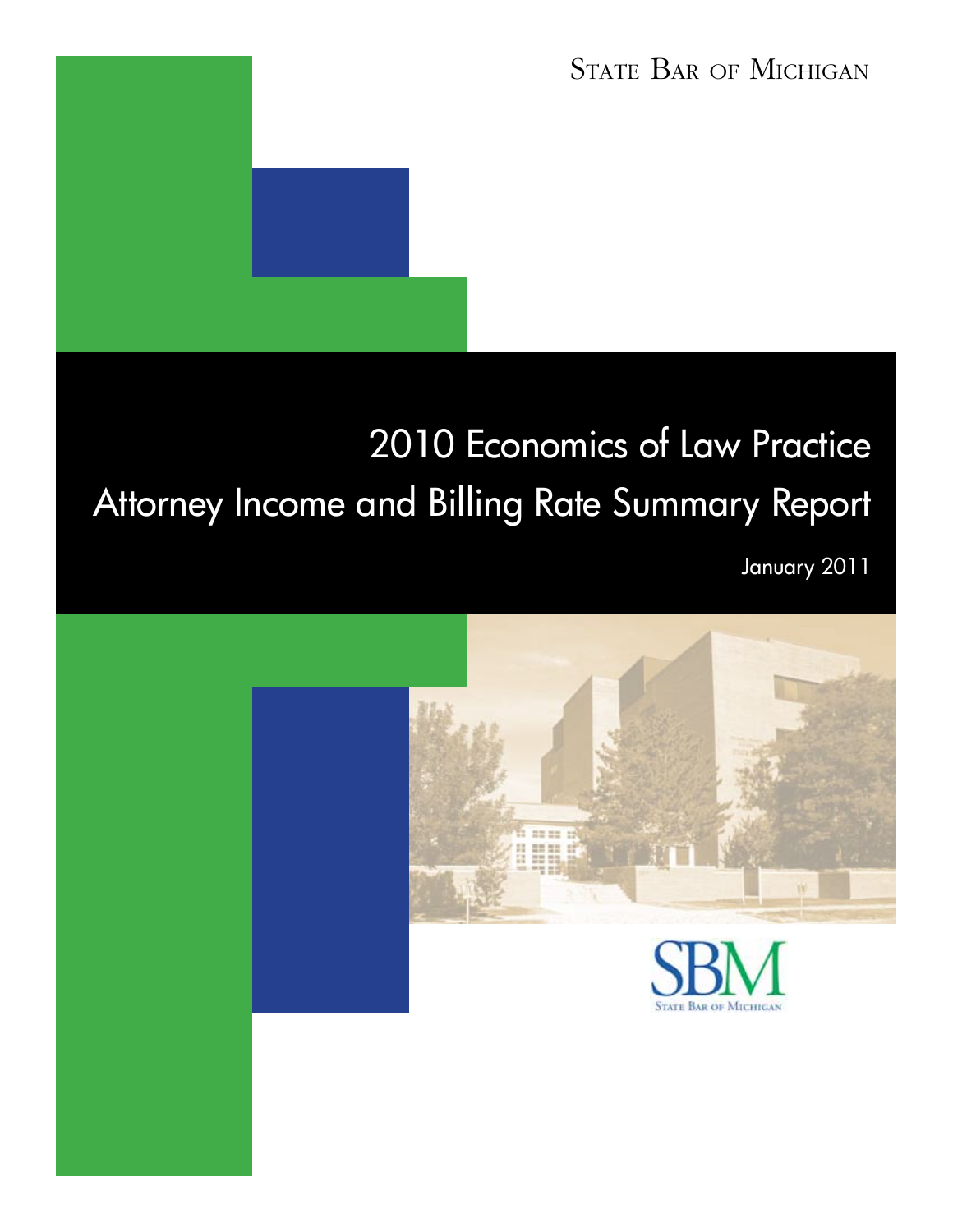- [Exhibit 1](#page-4-0)
- [Exhibit 2](#page-5-0)
- [Exhibit 3](#page-6-0)
- [Exhibit 4](#page-6-0)
- [Exhibit 5](#page-7-0)
- [Exhibit 6](#page-8-0)
- [Exhibit 7](#page-9-0)
- [Exhibit 8](#page-11-0)

[Exhibit 9](#page-13-0)

### **Table of Exhibits**

### **I 2010 Attorney Income**

| Exhibit 1 2010 Estimated Attorney Income—Private Practitioners5      |  |
|----------------------------------------------------------------------|--|
| Exhibit 2 2010 Estimated Attorney Income—Non-Private Practitioners 6 |  |

### **II 2010 Attorney Hourly Billing Rates**

| Exhibit 4 2010 Attorney Hourly Billing Rates by Years in Practice7            |  |
|-------------------------------------------------------------------------------|--|
|                                                                               |  |
|                                                                               |  |
| Exhibit 7 2010 Attorney Hourly Billing Rates by Field of Practice10           |  |
| Exhibit 8 2010 Attorney Hourly Billing Rates by Primary County of Practice12  |  |
| Exhibit 9 2010 Attorney Hourly Billing Rates by Primary Circuit of Practice14 |  |

 $-2-$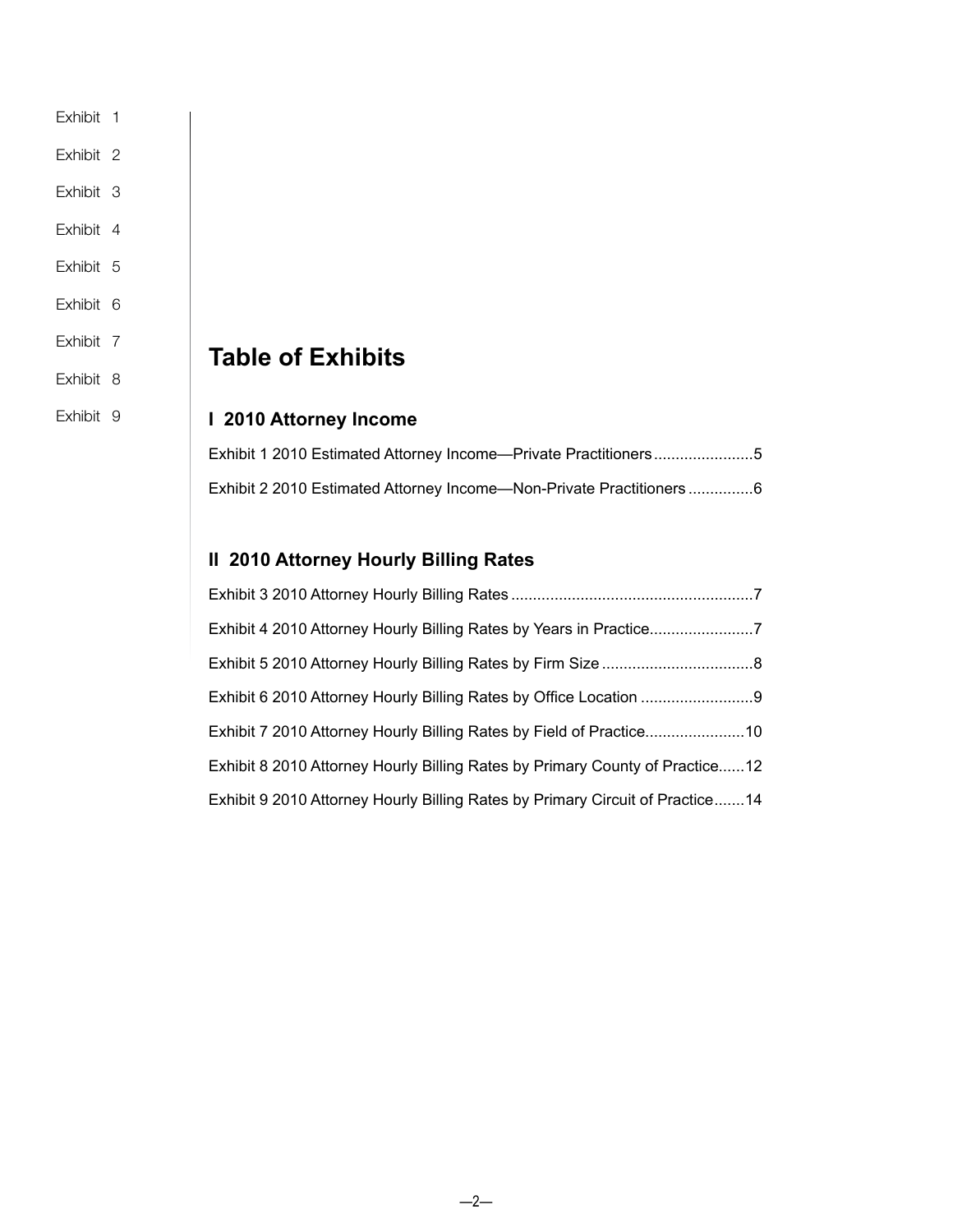| <b>Economics of Law Practice in Michigan</b>                                                                                                                                                                                                                                                                                                                                                                                        | Exhibit 1              |  |
|-------------------------------------------------------------------------------------------------------------------------------------------------------------------------------------------------------------------------------------------------------------------------------------------------------------------------------------------------------------------------------------------------------------------------------------|------------------------|--|
| 2010 Attorney Income and Billing Rate Key Findings Report                                                                                                                                                                                                                                                                                                                                                                           | Exhibit 2              |  |
|                                                                                                                                                                                                                                                                                                                                                                                                                                     | Exhibit 3              |  |
| The State Bar of Michigan Economics of Law Practice Survey provides Michigan attorneys with a<br>resource that allows access to the most current law practice economic information available. The<br>survey results are provided free as a service to members of the State Bar of Michigan.                                                                                                                                         | Exhibit 4<br>Exhibit 5 |  |
|                                                                                                                                                                                                                                                                                                                                                                                                                                     |                        |  |
| The survey has two practical objectives:                                                                                                                                                                                                                                                                                                                                                                                            | Exhibit 6              |  |
| To provide timely, relevant, and accurate information to inform and guide the practical<br>management decisions of Michigan attorneys.                                                                                                                                                                                                                                                                                              | Exhibit 7              |  |
| To track and illustrate changes and trends within the legal profession.                                                                                                                                                                                                                                                                                                                                                             | Exhibit 8              |  |
| The survey monitors and reports on several points of information useful to attorneys:<br>Attorney income<br>$\bullet$                                                                                                                                                                                                                                                                                                               | Exhibit 9              |  |
| Prevailing average hourly billing rates by several indicators including fields of practice,<br>$\bullet$<br>judicial circuit, and geographic location                                                                                                                                                                                                                                                                               |                        |  |
| Time allocated to billable and non-billable professional activities<br>$\bullet$                                                                                                                                                                                                                                                                                                                                                    |                        |  |
| Time allocated to pro bono work<br>$\bullet$                                                                                                                                                                                                                                                                                                                                                                                        |                        |  |
| Overhead expenses and management practices<br>$\bullet$                                                                                                                                                                                                                                                                                                                                                                             |                        |  |
| Perceptions regarding current and future economic circumstances related to the practice of<br>law                                                                                                                                                                                                                                                                                                                                   |                        |  |
| This key findings report contains information pertaining to attorney income and billing rates. It is<br>produced as an early and separate report to provide attorneys with this target information as<br>quickly as possible, as it is the most requested information from attorneys. All other information will<br>be contained in the full 2010 Economics of Law Practice Summary Report that will be available in<br>March 2011. |                        |  |

### **Methods and Measures**

The 2010 Economics of Law Practice Survey was conducted in October 2010. An electronic survey was sent to 29,475 members of the State Bar of Michigan inviting their participation. 3,775 usable returned questionnaires were tabulated and analyzed by Applied Statistics Laboratory of Ann Arbor, Michigan, led by Dr. Lawrence Stiffman, and by Dr. James McComb, independent consultant statistician.

To help interpret the information presented in the survey results, the following is a brief description of statistical terms including measures of central tendency (median and mean) and measures of dispersion (spread).

**Mean**—The mean (also called the average) is calculated by adding the values of all responses, then dividing by the number of responses. Example: Three responses (30, 1, 2) are reported. The average, or mean is calculated by adding  $30 + 1 + 2 = 33$  and then by dividing by the number of responses (3). Thus the average is 33 divided by  $3 = 11$ .

**Median**—The median is the middle value in a series, or distribution of values which is initially rank-ordered (from low to high, or vice-versa). By definition, half the numbers are greater, and half are less than the median. Example: Three responses (30, 1, 2) are reported. The median is the middle number of the order of distribution (1,2,30), or, 2. By comparison, the average of this same distribution, as shown above, is 11.

Use of the median as a statistical metric of central tendency reduces the effects of 'outliers' (extremely high or low values, such as the data point of 30 in the previous example), while the average does not. Median values are utilized throughout the survey results to denote the measure of central tendency.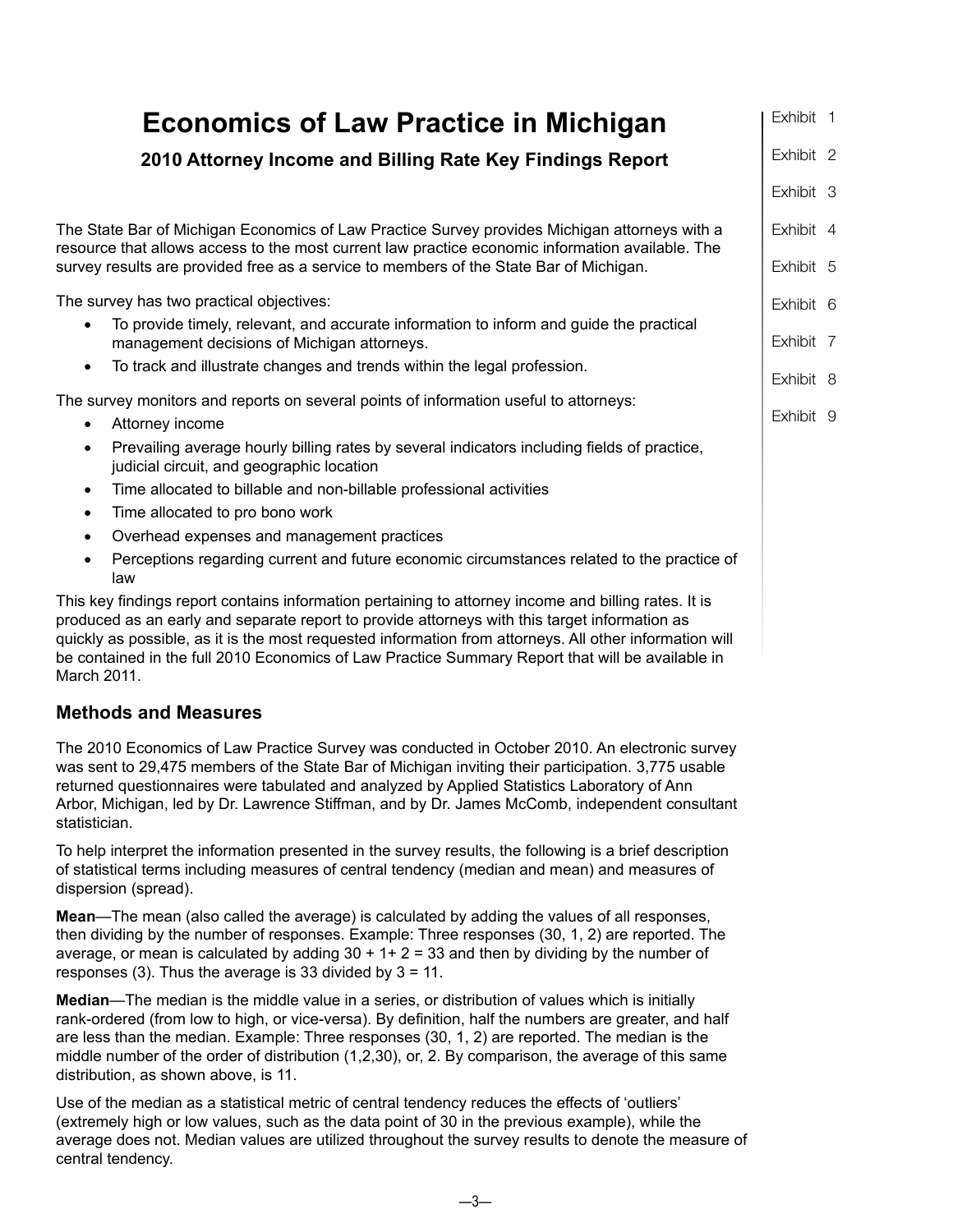| Exhibit 1 | <b>Percentiles—</b> In addition to the median, four other percentile values are used in the survey results to<br>reveal the spread or dispersion of a particular data distribution. The percentiles include: |
|-----------|--------------------------------------------------------------------------------------------------------------------------------------------------------------------------------------------------------------|
| Exhibit 2 | 25 <sup>th</sup> percentile—Also referred to as the 'lower quartile'. One-fourth of the values are less and                                                                                                  |
| Exhibit 3 | three-fourths are more than this value.                                                                                                                                                                      |
| Exhibit 4 | Median or 50 <sup>th</sup> percentile—Also referred to as the 'median'. Half of the values are less and<br>$\bullet$<br>half are more than this value.                                                       |
| Exhibit 5 | 75 <sup>th</sup> percentile—Also referred to as the 'upper quartile'. Three-fourths of the values are less<br>$\bullet$<br>and one-fourth are more than this value.                                          |
| Exhibit 6 | 95 <sup>th</sup> percentile—Ninety-five percent of the values are less and five percent of the values are<br>$\bullet$<br>more than this value.                                                              |
| Exhibit 7 | Note of clarification. Because the survey was conducted in October 2010, income information was                                                                                                              |
| Exhibit 8 | requested for two separate years, the actual income for 2009 and estimated income for the full year<br>of 2010.                                                                                              |
| Exhibit 9 |                                                                                                                                                                                                              |
|           |                                                                                                                                                                                                              |

—4—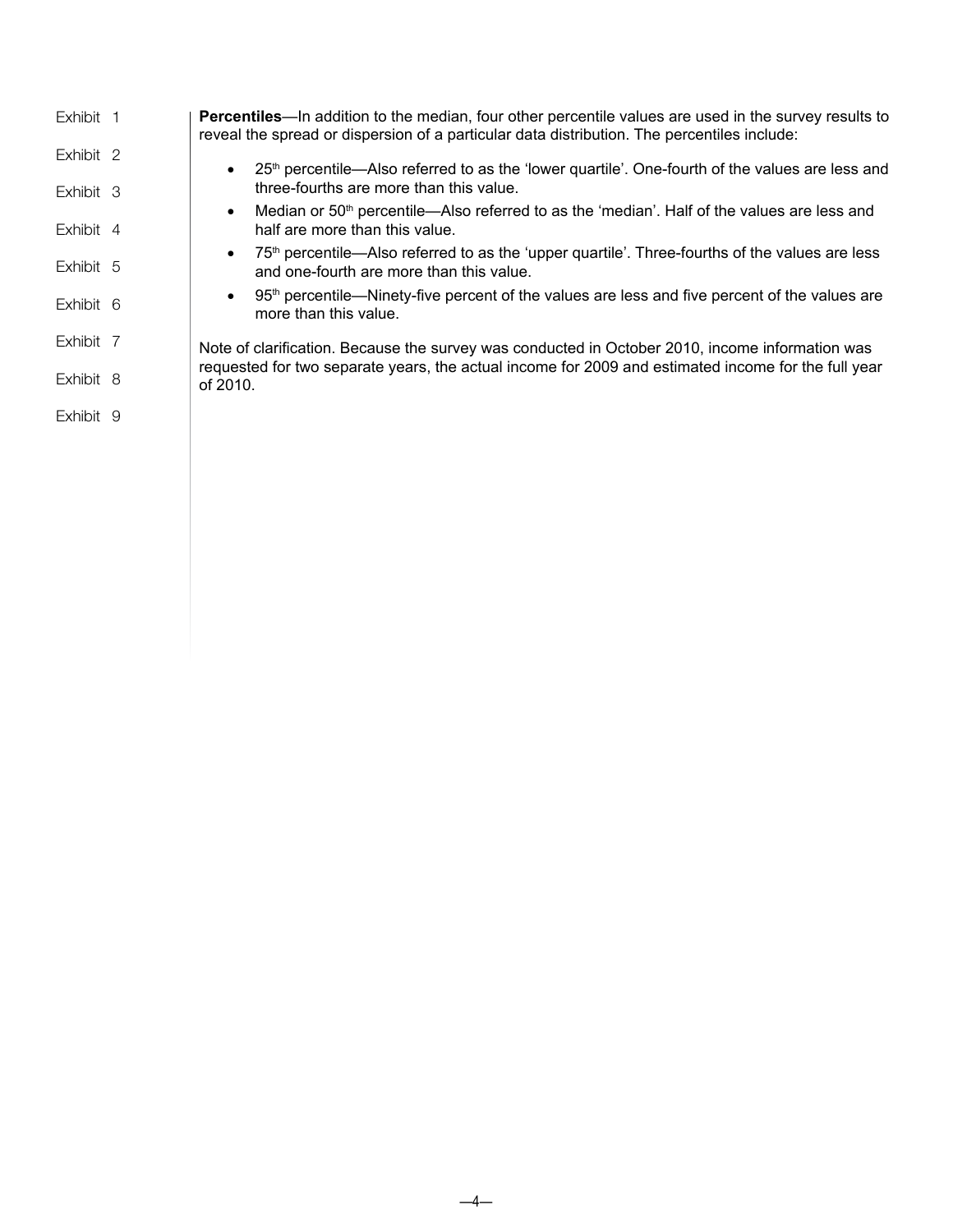### <span id="page-4-0"></span>**I 2010 Attorney Income**

| Exhibit |  |
|---------|--|
|---------|--|

[Exhibit 2](#page-5-0)

[Exhibit 3](#page-6-0)

#### [Exhibit 4](#page-6-0) [Exhibit 6](#page-8-0) **Exhibit 1 2010 Estimated Attorney Income—Private Practitioners** Value by Percentile - **N** 25th Percentile Median Mean 75th Percentile 95th Percentile Sole Practitioner, Sole Practure of home 488 \$35,000 \$65,000 \$91,860 \$110,000 \$250,000 \$250,000 Sole Practitioner, Sole Practurioner,<br>working out of home office  $\begin{vmatrix} 269 & 11,500 & 30,000 & 44,789 \end{vmatrix}$  60,000 125,000 Sole Practitioner sharing space 133 133 30,000 55,000 77,807 90,000 240,000 Managing Partner | 148 | 80,000 | 155,000 | 263,969 | 300,000 | 800,000 Equity Partner/Shareholder 524 91,000 149,000 193,792 250,000 475,000 Non-Equity Partner | 118 | 95,000 | 135,000 | 156,975 | 200,000 | 370,000 Of Counsel | 87 50,000 | 95,000 103,676 | 130,000 250,000 Senior Associate 194 54,000 76,000 87,059 100,000 170,000 Associate 208 50,000 71,000 75,439 100,000 125,000 Assigned Counsel 8 0 27,500 34,750 54,000 115,000 **All Private Practitioners 2,199 \$45,000 \$84,000 \$122,271 \$145,000 \$360,000**

[Exhibit 5](#page-7-0)

[Exhibit 7](#page-9-0)

[Exhibit 8](#page-11-0)

[Exhibit 9](#page-13-0)

\* Total includes categories not displayed due to insufficent number reporting within a single category.

 $-5-$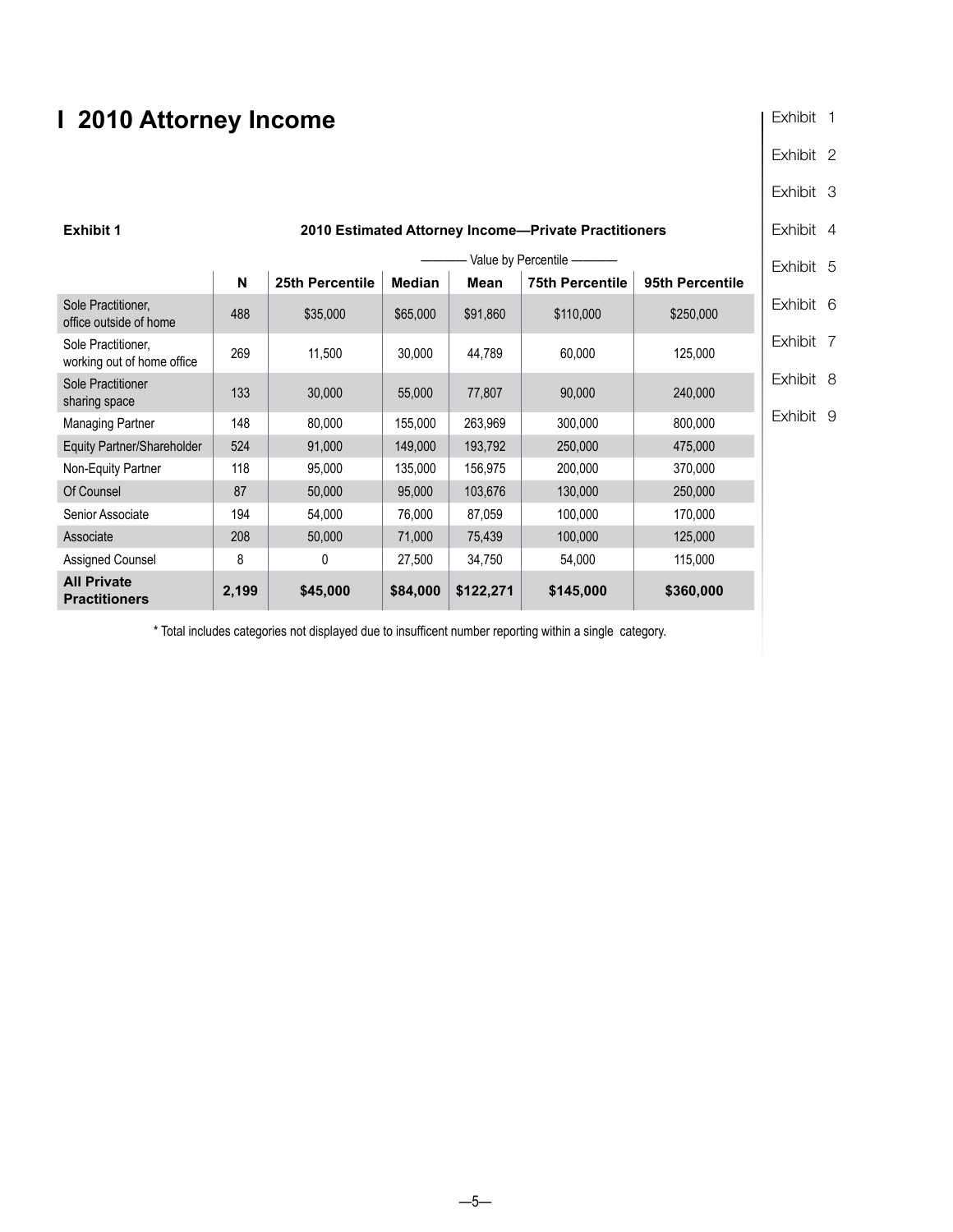<span id="page-5-0"></span>[Exhibit 1](#page-4-0) 

#### **Exhibit 2 2010 Estimated Attorney Income—Non-Private Practitioners**

#### Exhibit 2 [Exhibit 3](#page-6-0) [Exhibit 4](#page-6-0) [Exhibit 5](#page-7-0) [Exhibit 6](#page-8-0) [Exhibit 7](#page-9-0) [Exhibit 8](#page-11-0) [Exhibit 9](#page-13-0) Value by Percentile  **N 25th Percentile Median Mean 75th Percentile 95th Percentile**  In house counsel (for-profit org.) 185  $\begin{array}{|c|c|c|c|c|c|c|c|c|} \hline \text{ $66,000} & \text{ $126,000} & \text{ $140,464} & \text{ $176,000} & \text{ $298,333} \ \hline \end{array}$ In-house counsel (family or closely held business) 29 75,000 100,000 122,383 170,000 275,000 Legal service agency 81 45,000 54,000 60,481 70,000 97,000 In-house counsel (not-for-profit org.) 79 75,000 105,000 105,807 125,000 197,000 City agency | 18 | 68,000 | 87,700 | 88,869 | 115,000 | 121,613 County agency 41 62,500 88,000 81,252 102,000 118,000 State agency | 114 | 79,000 | 93,500 | 91,283 | 105,000 | 125,000 County prosecutor | 18 | 80,000 | 83,500 | 87,972 | 110,000 | 130,000 County assistant prosecutor 65 52,600 64,000 70,017 84,000 120,000 Public defender | 12 | 55,500 | 76,500 | 80,700 | 99,000 | 150,000 Judge-State 57 138,000 139,000 127,867 139,919 150,000 Judge-Federal 9 147,000 160,000 152,920 160,080 176,000 Administrative law judge/referree 58 70,000 85,000 83,294 93,000 130,000 Law Clerk 45 45,000 60,000 65,262 76,000 130,000 Court Clerk | 6 | 42,000 | 70,000 | 82,500 | 136,000 | 150,000 Non clerk attorney in court system 55 62,000 75,000 79,231 95,500 134,000 Federal prosecutor | 12 | 122,500 | 142,500 | 136,667 | 153,000 | 160,000 Other federal agency  $\begin{array}{|c|c|c|c|c|c|c|c|c|} \hline \end{array}$  40 63,601 88,000 88,701 115,811 147,500 Academia/professor of law | 59 | 65,000 | 85,000 | 103,644 | 140,000 | 225,000 Lobbyist/trade assoc./<br>gov. relations gov. relations | 9 | 70,000 | 100,000 | 129,553 | 130,000 | 400,000 Management/nonlegal 38 79,700 108,500 121,181 150,000 272,000 Non-profit organization,<br>not law related not law related | 17 | 45,000 | 65,000 | 69,041 | 105,000 | 122,000 Not practicing law<br>but working but working 60 55,000 73,000 103,087 98,000 275,000 Retired | 6 | 55,000 | 77,500 | 83,500 | 116,000 | 120,000 Other | 11 | 10,000 | 22,000 | 25,045 | 36,000 | 60,000 **All Non-Private Practitioners 1,130 \$62,000 \$88,000 \$99,125 \$123,000 \$200,000**

\* Total includes categories not displayed due to insufficent number reporting within a single category.

—6—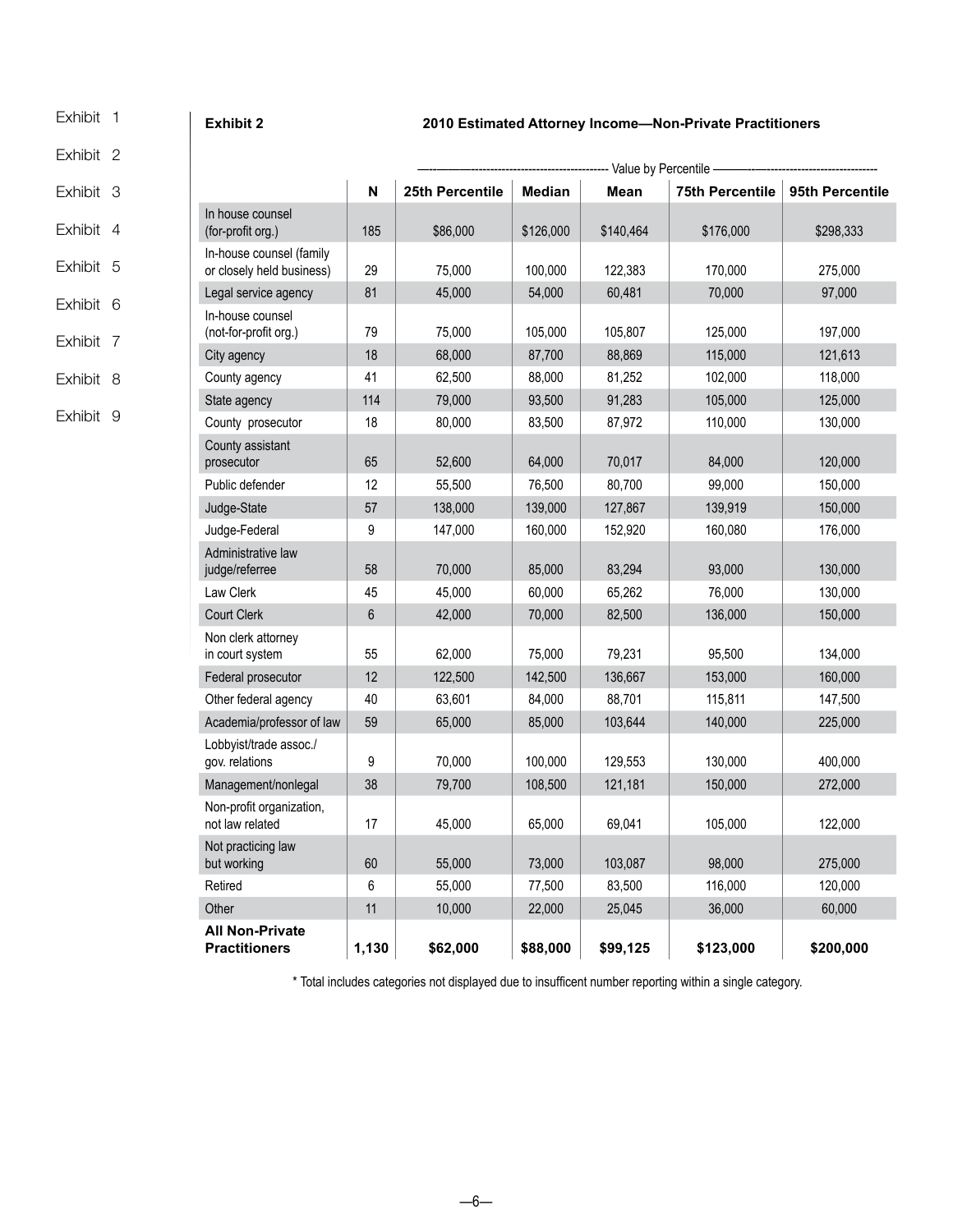### <span id="page-6-0"></span>**II 2010 Attorney Hourly Billing Rates**

| Exhibit |  |
|---------|--|
|---------|--|

[Exhibit 2](#page-5-0)

Exhibit 3

Exhibit 4

chibit 5

|                                                  |       |                 |        |       |                 |                 | Exhibit 5 |  |
|--------------------------------------------------|-------|-----------------|--------|-------|-----------------|-----------------|-----------|--|
|                                                  |       |                 |        |       |                 |                 |           |  |
|                                                  | N     | 25th Percentile | Median | Mean  | 75th Percentile | 95th Percentile | Exhibit 6 |  |
| Sole Practitioner, office<br>outside of home     | 545   | \$167           | \$200  | \$214 | \$250           | \$350           | Exhibit 7 |  |
| Sole Practitioner, working<br>out of home office | 297   | 150             | 175    | 180   | 200             | 300             | Exhibit 8 |  |
| Sole Practitioner sharing<br>space               | 142   | 175             | 200    | 220   | 250             | 320             | Exhibit 9 |  |
| <b>Managing Partner</b>                          | 169   | 200             | 250    | 278   | 315             | 500             |           |  |
| Equity Partner/Shareholder                       | 599   | 200             | 250    | 282   | 350             | 475             |           |  |
| Non-Equity Partner                               | 133   | 210             | 275    | 283   | 350             | 475             |           |  |
| Of Counsel                                       | 94    | 200             | 250    | 267   | 325             | 460             |           |  |
| Senior Associate                                 | 199   | 167             | 200    | 222   | 250             | 400             |           |  |
| Associate                                        | 215   | 153             | 195    | 203   | 228             | 310             |           |  |
| <b>Assigned Counsel</b>                          | 5     | 125             | 150    | 210   | 250             | 500             |           |  |
| Unemployed,<br>looking for work                  | 7     | 58              | 120    | 137   | 200             | 300             |           |  |
| All Private Practitioners                        | 2,415 | \$175           | \$215  | \$237 | \$280           | \$425           |           |  |

\* Total includes categories not displayed due to insufficent number reporting within a single category.

#### **Exhibit 4 2010 Attorney Hourly Billing Rates by Years in Practice**

|                                            |       |                 | Value by Percentile ----------------------------- |             |                        |                 |  |  |  |
|--------------------------------------------|-------|-----------------|---------------------------------------------------|-------------|------------------------|-----------------|--|--|--|
| <b>Years in Practice</b>                   | N     | 25th Percentile | <b>Median</b>                                     | <b>Mean</b> | <b>75th Percentile</b> | 95th Percentile |  |  |  |
| $<$ 1                                      | 29    | \$125           | \$150                                             | \$154       | \$190                  | \$200           |  |  |  |
| 1 to 2                                     | 158   | 150             | 163                                               | 174         | 200                    | 275             |  |  |  |
| 3 to 5                                     | 186   | 150             | 175                                               | 189         | 200                    | 310             |  |  |  |
| 6 to 10                                    | 229   | 163             | 200                                               | 205         | 240                    | 300             |  |  |  |
| 11 to 15                                   | 254   | 175             | 211                                               | 232         | 265                    | 400             |  |  |  |
| 16 to 25                                   | 523   | 185             | 228                                               | 255         | 300                    | 450             |  |  |  |
| 26 to 30                                   | 339   | 180             | 233                                               | 248         | 300                    | 425             |  |  |  |
| 31 to 35                                   | 335   | 185             | 233                                               | 253         | 300                    | 450             |  |  |  |
| $>35$                                      | 355   | 200             | 250                                               | 265         | 315                    | 460             |  |  |  |
| <b>All Private</b><br><b>Practitioners</b> | 2,408 | \$175           | \$215                                             | \$236       | \$279                  | \$425           |  |  |  |

### **Exhibit 3 2010 Attorney Hourly Billing Rates**

### $-7-$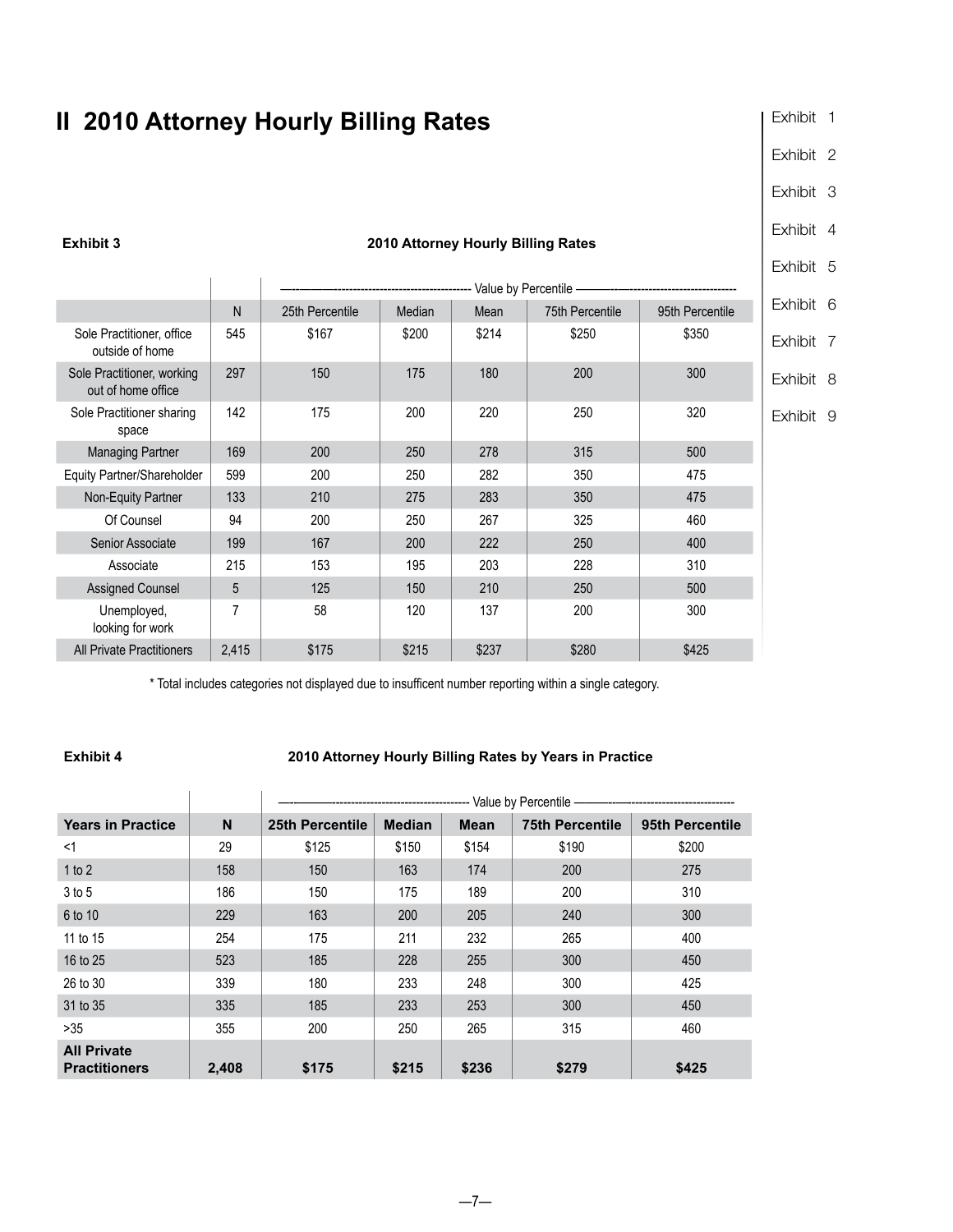<span id="page-7-0"></span>[Exhibit 1](#page-4-0)  [Exhibit 2](#page-5-0) [Exhibit 3](#page-6-0) [Exhibit 4](#page-6-0) Exhibit 5 [Exhibit 6](#page-8-0) [Exhibit 7](#page-9-0) [Exhibit 8](#page-11-0) [Exhibit 9](#page-13-0) **Exhibit 5 2010 Attorney Hourly Billing Rates by Firm Size** -------------------------- Value by Percentile ———--------------------------------**Firm Size N 25th Percentile Median Mean 75th Percentile 95th Percentile**  1 949 \$150 \$200 \$203 \$250 \$350 2 224 175 214 227 253 375 3 161 175 220 226 250 350 4 to 6 | 312 | 175 | 225 | 248 | 294 | 450 7 to 10 | 188 | 175 | 222 | 233 | 259 | 400 11 to 20 | 173 | 200 | 260 | 287 | 350 | 450 21 to 50 | 203 | 192 | 270 | 276 | 338 | 460 >50 175 215 300 313 400 525 **All Private Practitioners 2,385 \$175 \$215 \$235 \$275 \$420**

—8—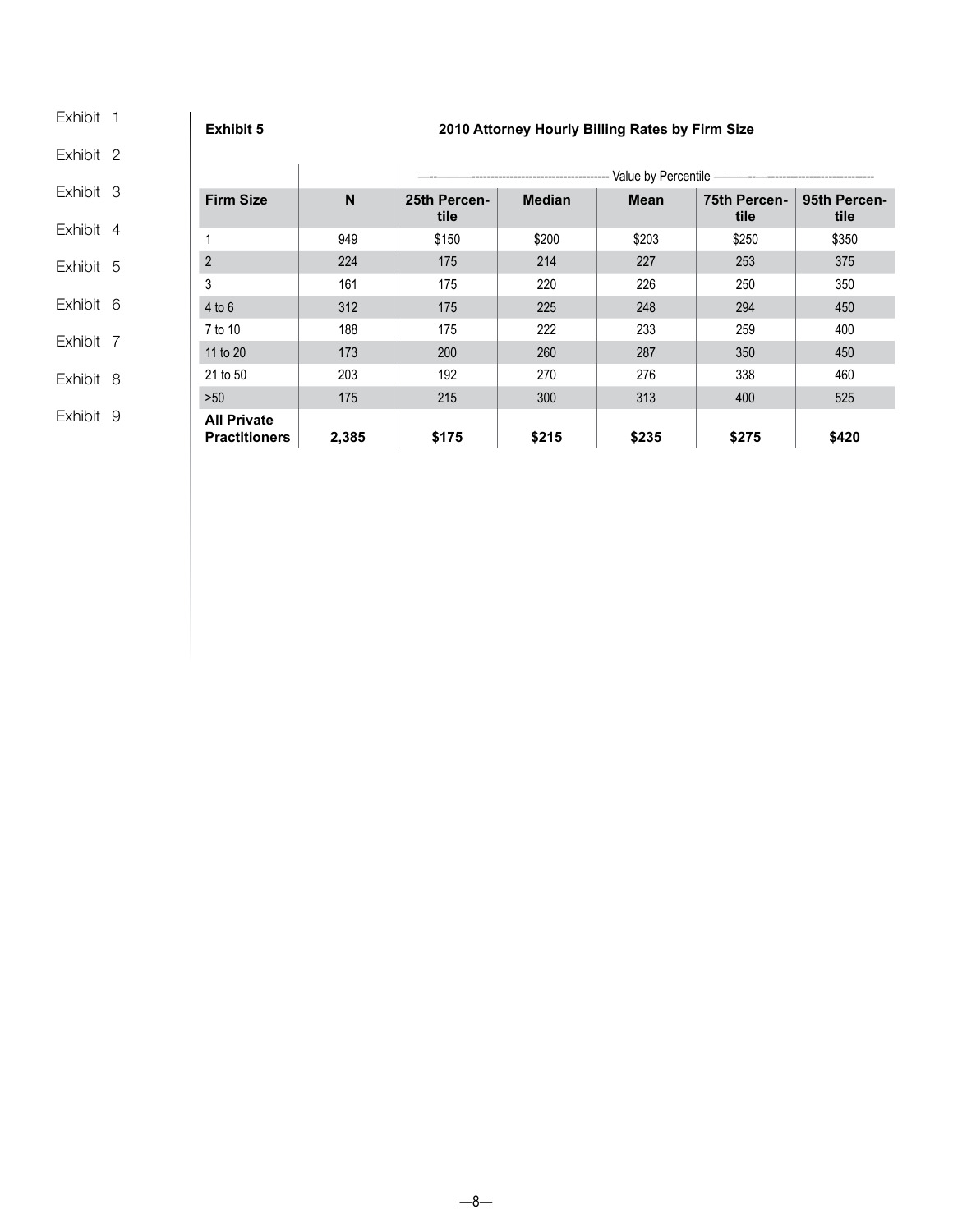### <span id="page-8-0"></span>**Exhibit 6 2010 Attorney Hourly Billing Rates by Office Location**

[Exhibit 1](#page-4-0) 

|                                            |       |                 |               |             |                                                    |                 | Exhibit 2 |
|--------------------------------------------|-------|-----------------|---------------|-------------|----------------------------------------------------|-----------------|-----------|
|                                            |       |                 |               |             | ------------------------------ Value by Percentile |                 |           |
| <b>Office Location</b>                     | N     | 25th Percentile | <b>Median</b> | <b>Mean</b> | <b>75th Percentile</b>                             | 95th Percentile | Exhibit 3 |
| Downtown Detroit &<br>New Center Area      | 190   | \$200           | \$255         | \$290       | \$375                                              | \$525           | Exhibit 4 |
| Detroit, not Downtown                      | 26    | 167             | 200           | 195         | 233                                                | 300             |           |
| Remainder Wayne County                     | 155   | 167             | 200           | 211         | 250                                                | 317             | Exhibit 5 |
| <b>Oakland County</b><br>(N. of M-59)      | 80    | 161             | 225           | 251         | 289                                                | 542             | Exhibit 6 |
| Southfield                                 | 137   | 195             | 265           | 285         | 350                                                | 500             | Exhibit 7 |
| Oakland County<br>(S. of M59)              | 557   | 190             | 250           | 260         | 300                                                | 455             | Exhibit 8 |
| Mount Clemens Area                         | 52    | 160             | 200           | 210         | 244                                                | 350             |           |
| <b>Remainder Macomb County</b>             | 91    | 175             | 200           | 216         | 250                                                | 325             | Exhibit 9 |
| Ann Arbor Area                             | 126   | 200             | 275           | 272         | 325                                                | 425             |           |
| Livingston County                          | 31    | 160             | 200           | 201         | 225                                                | 250             |           |
| <b>Battle Creek Area</b>                   | 21    | 160             | 200           | 184         | 225                                                | 250             |           |
| Bay City/Midland/<br>Saginaw Area          | 64    | 150             | 175           | 182         | 200                                                | 250             |           |
| <b>Flint Area</b>                          | 92    | 150             | 188           | 201         | 225                                                | 350             |           |
| <b>Grand Rapids Area</b>                   | 242   | 185             | 225           | 246         | 300                                                | 420             |           |
| Jackson Area                               | 38    | 150             | 175           | 190         | 200                                                | 300             |           |
| <b>Traverse City Area</b>                  | 68    | 152             | 190           | 193         | 209                                                | 325             |           |
| Kalamazoo Area                             | 56    | 167             | 210           | 213         | 260                                                | 350             |           |
| Lansing Area                               | 149   | 155             | 200           | 221         | 250                                                | 375             |           |
| Muskegon/<br>Mid-Michigan Area             | 53    | 150             | 195           | 197         | 225                                                | 367             |           |
| Other metro Areas                          | 26    | 150             | 183           | 181         | 220                                                | 250             |           |
| Out State, Lower Peninsula                 | 123   | 150             | 180           | 189         | 208                                                | 287             |           |
| <b>Upper Peninsula</b>                     | 37    | 125             | 150           | 156         | 183                                                | 200             |           |
| <b>All Private</b><br><b>Practitioners</b> | 2,414 | \$175           | \$215         | \$236       | \$278                                              | \$425           |           |

—9—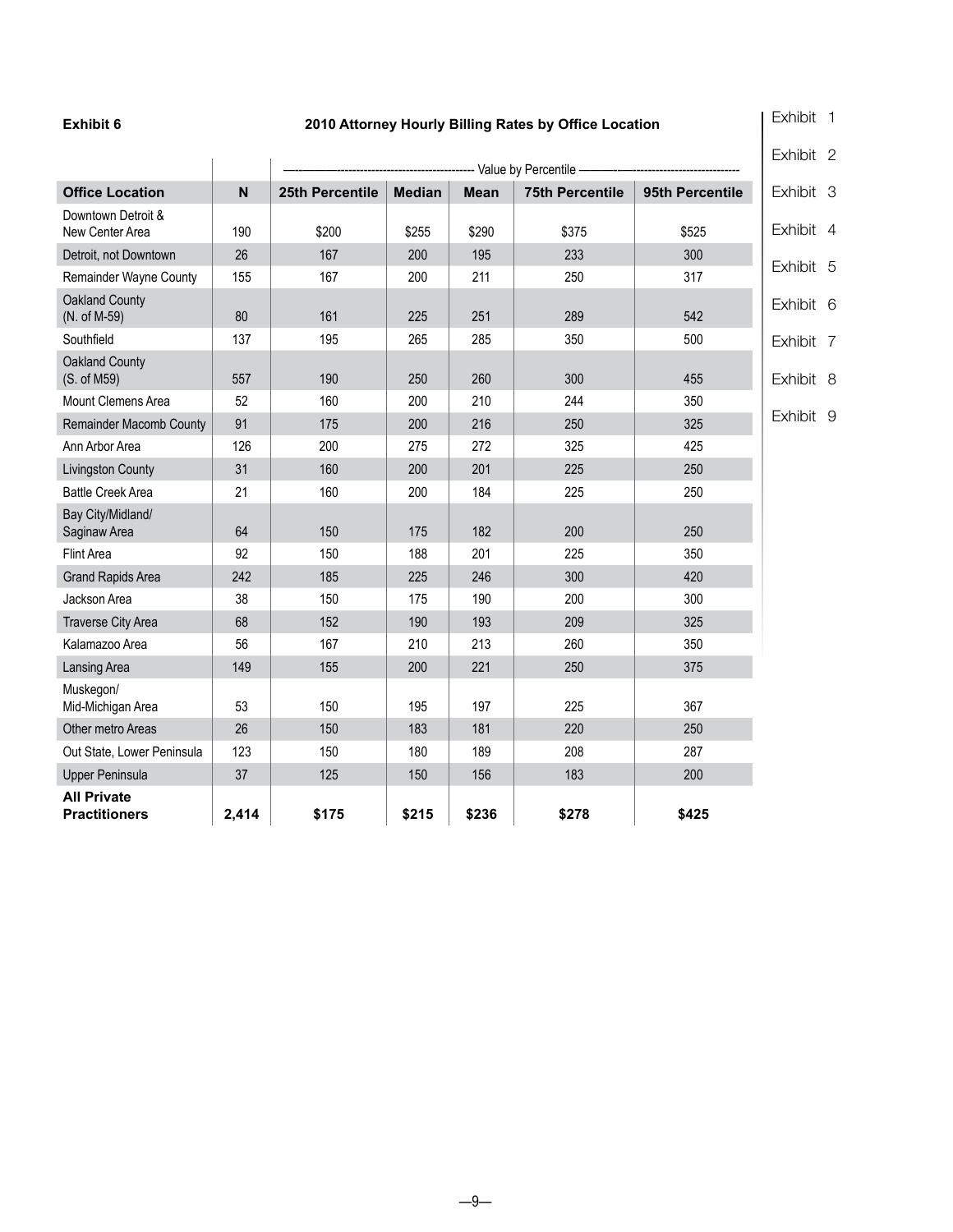<span id="page-9-0"></span>

| Exhibit 1 | <b>Exhibit 7</b><br>2010 Attorney Hourly Billing Rates by Field of Practice |                |                 |               |       |                          |                 |  |  |  |  |
|-----------|-----------------------------------------------------------------------------|----------------|-----------------|---------------|-------|--------------------------|-----------------|--|--|--|--|
| Exhibit 2 |                                                                             |                |                 |               |       | -- Value by Percentile - |                 |  |  |  |  |
| Exhibit 3 | <b>Field of Practice</b>                                                    | <b>Valid N</b> | 25th Percentile | <b>Median</b> | Mean  | <b>75th Percentile</b>   | 95th Percentile |  |  |  |  |
|           | Administrative Law                                                          | 64             | \$180           | \$225         | \$243 | \$300                    | \$420           |  |  |  |  |
| Exhibit 4 | Alternative Dispute Resolution                                              | 70             | 200             | 250           | 261   | 325                      | 390             |  |  |  |  |
| Exhibit 5 | Appellate Law                                                               | 101            | 185             | 250           | 259   | 320                      | 450             |  |  |  |  |
|           | Auto (not lemon) Law                                                        | 56             | 150             | 300           | 358   | 450                      | 900             |  |  |  |  |
| Exhibit 6 | Bankruptcy, Creditor                                                        | 76             | 185             | 230           | 254   | 290                      | 500             |  |  |  |  |
|           | Bankruptcy, Debtor                                                          | 136            | 175             | 200           | 209   | 250                      | 300             |  |  |  |  |
| Exhibit 7 | <b>Business Planning</b>                                                    | 297            | 200             | 250           | 246   | 275                      | 390             |  |  |  |  |
| Exhibit 8 | <b>Civil Rights</b>                                                         | 55             | 175             | 230           | 255   | 325                      | 450             |  |  |  |  |
|           | Collections, Creditor                                                       | 126            | 155             | 195           | 198   | 245                      | 300             |  |  |  |  |
| Exhibit 9 | Collections, Debtor                                                         | 17             | 165             | 200           | 221   | 290                      | 375             |  |  |  |  |
|           | <b>Condemnation Law</b>                                                     | 8              | 231             | 333           | 343   | 493                      | 600             |  |  |  |  |
|           | <b>Construction Law</b>                                                     | 94             | 200             | 240           | 236   | 265                      | 375             |  |  |  |  |
|           | Consumer Law<br>(including lemon law)                                       | 33             | 200             | 300           | 301   | 350                      | 515             |  |  |  |  |
|           | Criminal (Private Defendant)                                                | 233            | 150             | 200           | 203   | 250                      | 325             |  |  |  |  |
|           | Criminal (Public Defendant)                                                 | 124            | 50              | 125           | 123   | 188                      | 250             |  |  |  |  |
|           | <b>Employment Litigation</b><br>(Defendant)                                 | 91             | 200             | 250           | 260   | 300                      | 450             |  |  |  |  |
|           | <b>Employment Litigation</b><br>(Plaintiff)                                 | $77\,$         | 200             | 250           | 256   | 300                      | 400             |  |  |  |  |
|           | Environmental law                                                           | 48             | 200             | 253           | 281   | 350                      | 460             |  |  |  |  |
|           | Family Law                                                                  | 468            | 150             | 200           | 199   | 225                      | 300             |  |  |  |  |
|           | Foreclosure, Debtor                                                         | 17             | 175             | 200           | 211   | 250                      | 350             |  |  |  |  |
|           | Foreclosure, Lender                                                         | 32             | 175             | 195           | 210   | 248                      | 295             |  |  |  |  |
|           | <b>General Practice</b>                                                     | 445            | 175             | 200           | 207   | 250                      | 300             |  |  |  |  |
|           | Health & Hospital Law                                                       | 51             | 200             | 250           | 265   | 320                      | 420             |  |  |  |  |
|           | Immigration Law                                                             | 34             | 195             | 200           | 221   | 250                      | 365             |  |  |  |  |
|           | Insurance Law                                                               | 145            | 135             | 175           | 240   | 300                      | 500             |  |  |  |  |
|           | Intellectual Property/<br><b>Trade Secrets</b>                              | 98             | 200             | 268           | 287   | 350                      | 455             |  |  |  |  |
|           | Labor Law (Defendant)                                                       | 49             | 200             | 265           | 284   | 345                      | 485             |  |  |  |  |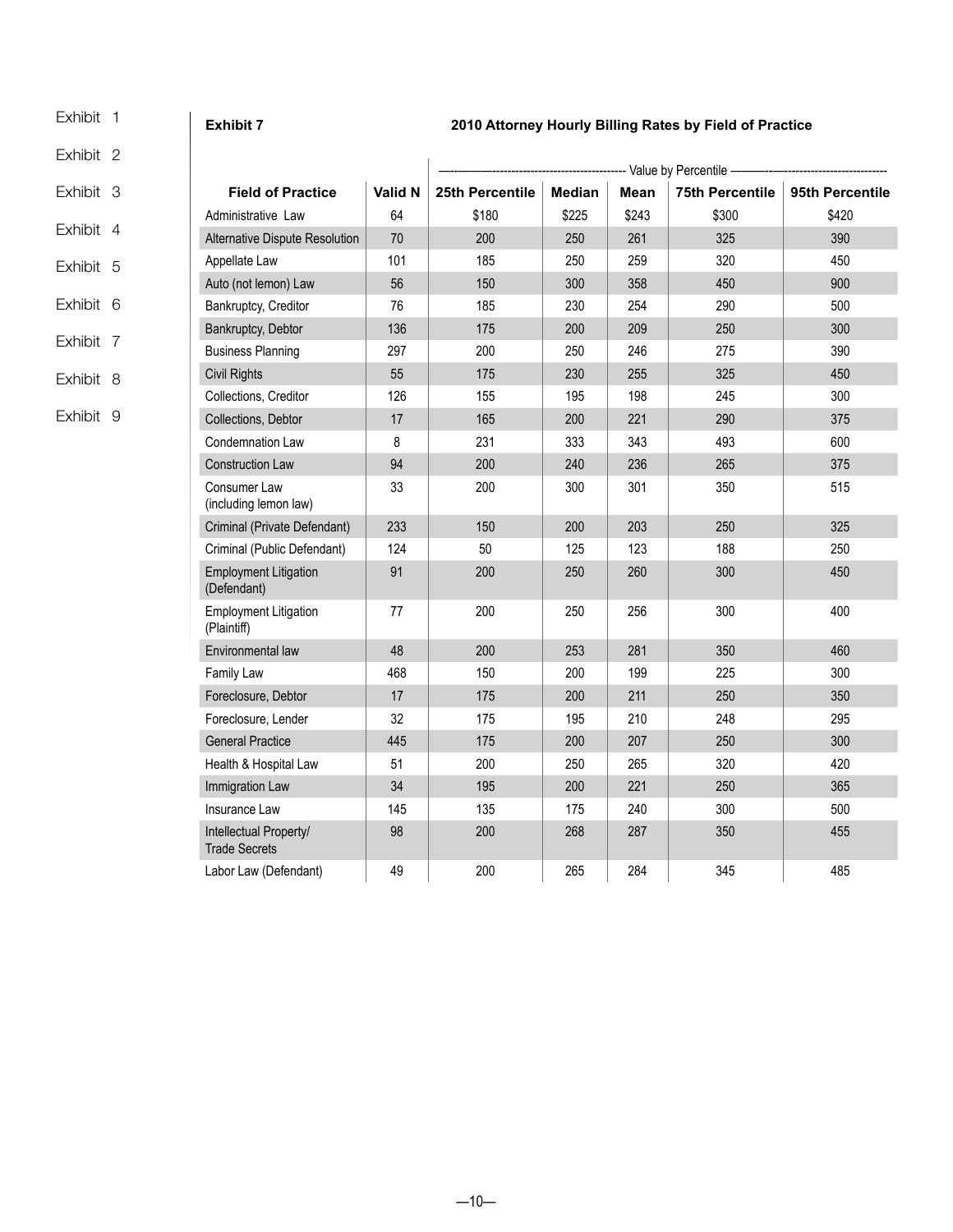### **Exhibit 7 2010 Attorney Hourly Billing Rates by Field of Practice**

[Exhibit 1](#page-4-0) 

|                                                                                     |         |                 |        |       |                         |                 | Exhibit 2 |  |
|-------------------------------------------------------------------------------------|---------|-----------------|--------|-------|-------------------------|-----------------|-----------|--|
|                                                                                     |         |                 |        |       | --- Value by Percentile |                 |           |  |
| <b>Field of Practice</b>                                                            | Valid N | 25th Percentile | Median | Mean  | <b>75th Percentile</b>  | 95th Percentile | Exhibit 3 |  |
| Labor Law (Plaintiff)                                                               | 27      | 144             | 175    | 181   | 200                     | 325             | Exhibit 4 |  |
| Landlord/Tenant (Commercial)                                                        | 29      | 195             | 250    | 232   | 275                     | 350             |           |  |
| Landlord/Tenant (Residential)                                                       | 49      | 150             | 175    | 175   | 200                     | 250             | Exhibit 5 |  |
| Medical Malpractice (Plaintiff)                                                     | 50      | 250             | 400    | 374   | 450                     | 600             |           |  |
| <b>Medical Malpractice</b><br>(Defendant)                                           | 50      | 140             | 150    | 155   | 170                     | 210             | Exhibit 6 |  |
| Other Civil Law                                                                     | 375     | 195             | 250    | 262   | 300                     | 455             | Exhibit 7 |  |
| <b>Other Professional Liability</b>                                                 | 29      | 185             | 250    | 280   | 350                     | 485             | Exhibit 8 |  |
| Personal Injury (Defendant)                                                         | 115     | 135             | 150    | 166   | 180                     | 250             |           |  |
| Personal Injury (Plaintiff)                                                         | 223     | 225             | 300    | 327   | 400                     | 600             | Exhibit 9 |  |
| Probate.administration.<br>decedent's estates, guardian-<br>ship & conservatorship. | 326     | 160             | 200    | 204   | 240                     | 305             |           |  |
| Probate litigation, decedent's<br>estates, guardianship &<br>conservatorship.       | 109     | 190             | 220    | 224   | 250                     | 320             |           |  |
| Probate, Trust Administration                                                       | 144     | 200             | 225    | 238   | 275                     | 380             |           |  |
| Probate, Trust Litigation                                                           | 32      | 240             | 288    | 298   | 334                     | 455             |           |  |
| <b>Product Liability</b>                                                            | 45      | 225             | 250    | 274   | 325                     | 500             |           |  |
| <b>Public Benefits</b>                                                              | 19      | 175             | 200    | 230   | 250                     | 500             |           |  |
| Public Corporation Law<br>(including city & municipal)                              | 76      | 125             | 150    | 167   | 188                     | 285             |           |  |
| <b>Real Estate</b>                                                                  | 367     | 180             | 225    | 232   | 250                     | 380             |           |  |
| Securities Law                                                                      | 27      | 245             | 290    | 287   | 350                     | 410             |           |  |
| Tax Law                                                                             | 94      | 225             | 275    | 285   | 335                     | 425             |           |  |
| Workers' Compensation,<br>Employee                                                  | 31      | 150             | 200    | 203   | 250                     | 350             |           |  |
| Workers' Compensation,<br>Employer                                                  | 19      | 90              | 100    | 124   | 145                     | 375             |           |  |
| <b>All Private</b><br><b>Practitioners</b>                                          | 5,281   | \$175           | \$205  | \$233 | \$275                   | \$410           |           |  |

 $-11-$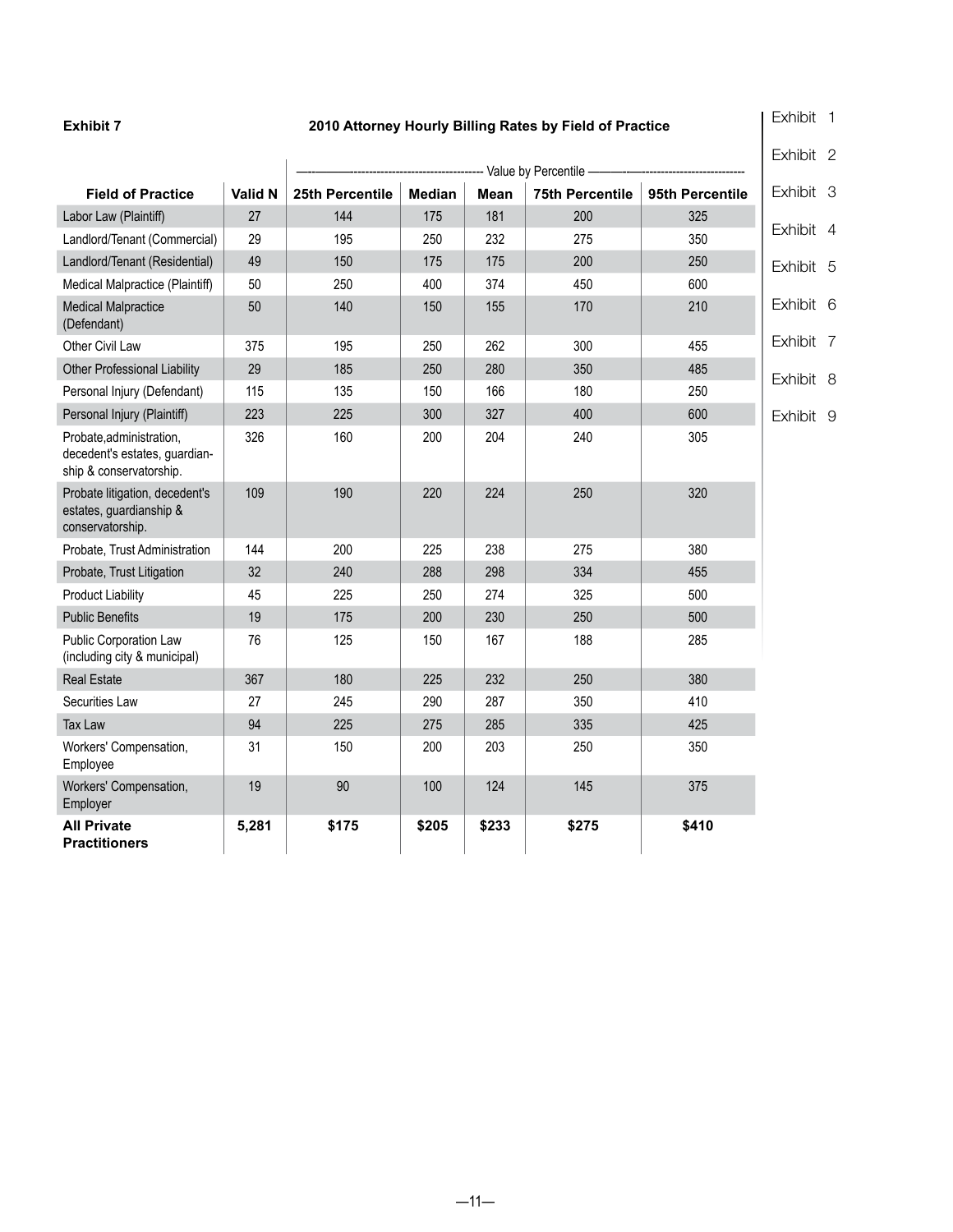### **Exhibit 8 2010 Attorney Hourly Billing Rates by Primary County of Practice**

[Exhibit 2](#page-5-0)

<span id="page-11-0"></span>[Exhibit 1](#page-4-0) 

- [Exhibit 3](#page-6-0)
- [Exhibit 4](#page-6-0)
- [Exhibit 5](#page-7-0)
- [Exhibit 6](#page-8-0)
- 
- [Exhibit 7](#page-9-0)
- Exhibit 8
- [Exhibit 9](#page-13-0)

|                                      |                | ------------- Value by Percentile ----------- |               |       |                        |                 |  |  |
|--------------------------------------|----------------|-----------------------------------------------|---------------|-------|------------------------|-----------------|--|--|
| <b>Primary County</b><br>of Practice | Valid N        | 25th Percentile                               | <b>Median</b> | Mean  | <b>75th Percentile</b> | 95th Percentile |  |  |
| Allegan                              | 35             | \$180                                         | \$200         | \$231 | \$250                  | \$420           |  |  |
| Alpena                               | 6              | 150                                           | 160           | 168   | 190                    | 200             |  |  |
| Antrim                               | 17             | 150                                           | 185           | 184   | 200                    | 300             |  |  |
| Arenac                               | $\overline{7}$ | 150                                           | 150           | 187   | 200                    | 425             |  |  |
| <b>Barry</b>                         | 13             | 200                                           | 220           | 212   | 240                    | 300             |  |  |
| Bay                                  | 47             | 150                                           | 180           | 184   | 200                    | 275             |  |  |
| Benzie                               | 12             | 170                                           | 185           | 178   | 220                    | 240             |  |  |
| Berrien                              | 31             | 150                                           | 200           | 211   | 250                    | 325             |  |  |
| <b>Branch</b>                        | 12             | 150                                           | 195           | 189   | 213                    | 240             |  |  |
| Calhoun                              | 43             | 150                                           | 200           | 188   | 230                    | 300             |  |  |
| Cass                                 | 6              | 180                                           | 200           | 192   | 220                    | 225             |  |  |
| Charlevoix                           | $\overline{7}$ | 200                                           | 200           | 211   | 225                    | 275             |  |  |
| Cheboygan                            | 6              | 150                                           | 200           | 184   | 200                    | 205             |  |  |
| Chippewa                             | 6              | 150                                           | 155           | 148   | 175                    | 200             |  |  |
| Clare                                | 10             | 150                                           | 190           | 209   | 250                    | 327             |  |  |
| Clinton                              | 40             | 150                                           | 200           | 214   | 250                    | 350             |  |  |
| Delta                                | 9              | 150                                           | 175           | 173   | 185                    | 225             |  |  |
| Dickinson                            | 6              | 125                                           | 138           | 150   | 175                    | 200             |  |  |
| Eaton                                | 69             | 150                                           | 200           | 213   | 250                    | 375             |  |  |
| Emmet                                | 13             | 180                                           | 200           | 215   | 270                    | 350             |  |  |
| Genesee                              | 138            | 150                                           | 200           | 213   | 250                    | 400             |  |  |
| Gladwin                              | 5              | 150                                           | 175           | 160   | 200                    | 225             |  |  |
| <b>Grand Traverse</b>                | 72             | 175                                           | 200           | 204   | 225                    | 350             |  |  |
| Gratiot                              | 7              | 150                                           | 165           | 183   | 200                    | 275             |  |  |
| Houghton                             | 8              | 110                                           | 150           | 133   | 163                    | 200             |  |  |
| Huron                                | 6              | 175                                           | 178           | 198   | 185                    | 295             |  |  |
| Ingham                               | 161            | 175                                           | 200           | 231   | 265                    | 425             |  |  |
| Ionia                                | 10             | 150                                           | 163           | 175   | 200                    | 250             |  |  |
| Isabella                             | 14             | 150                                           | 188           | 180   | 210                    | 275             |  |  |
| Jackson                              | 57             | 150                                           | 200           | 222   | 250                    | 350             |  |  |
| Kalamazoo                            | $77\,$         | 150                                           | 220           | 223   | 280                    | 365             |  |  |
| Kent                                 | 259            | 180                                           | 240           | 251   | 300                    | 420             |  |  |
| Lapeer                               | 23             | 150                                           | 195           | 214   | 250                    | 350             |  |  |
| Leelanau                             | 28             | 175                                           | 200           | 195   | 233                    | 250             |  |  |
| Lenawee                              | 13             | 175                                           | 200           | 213   | 250                    | 400             |  |  |
| Livingston                           | 75             | 150                                           | 200           | 209   | 250                    | 350             |  |  |
| Macomb                               | 457            | 175                                           | 225           | 235   | 275                    | 400             |  |  |
| Manistee                             | 11             | 150                                           | 185           | 170   | 195                    | 225             |  |  |
| Marquette                            | 17             | 150                                           | 175           | 180   | 200                    | 390             |  |  |
| Mason                                | 11             | 160                                           | 190           | 194   | 225                    | 310             |  |  |
| Mecosta                              | 5              | 165                                           | 200           | 173   | 200                    | 225             |  |  |
| Menominee                            | 6              | 125                                           | 175           | 192   | 200                    | 350             |  |  |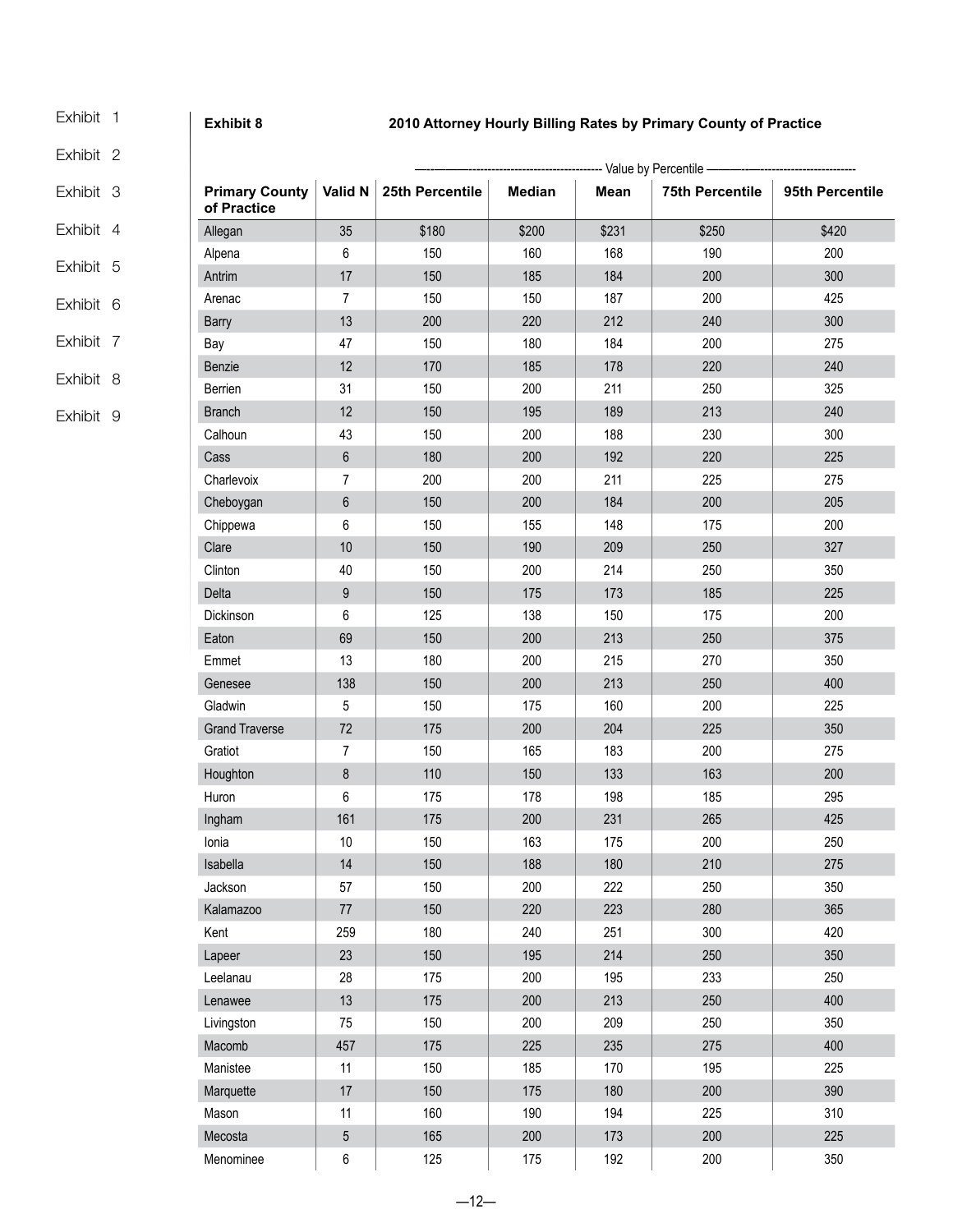### **Exhibit 8 2010 Attorney Hourly Billing Rates by Primary County of Practice**

| Exhibit |  |
|---------|--|
|---------|--|

| -------------------------------- Value by Percentile -------------------------------- |         |                 |               |             |                        |                 |
|---------------------------------------------------------------------------------------|---------|-----------------|---------------|-------------|------------------------|-----------------|
| <b>Primary County</b><br>of Practice                                                  | Valid N | 25th Percentile | <b>Median</b> | <b>Mean</b> | <b>75th Percentile</b> | 95th Percentile |
| Midland                                                                               | 23      | 175             | 200           | 200         | 235                    | 250             |
| Missaukee                                                                             | 5       | 175             | 180           | 182         | 190                    | 200             |
| Monroe                                                                                | 23      | 150             | 175           | 176         | 220                    | 250             |
| Montcalm                                                                              | 13      | 150             | 200           | 191         | 225                    | 350             |
| Muskegon                                                                              | 58      | 150             | 185           | 200         | 230                    | 385             |
| Newaygo                                                                               | 12      | 163             | 193           | 183         | 225                    | 275             |
| Oakland                                                                               | 993     | 185             | 250           | 254         | 300                    | 450             |
| Oceana                                                                                | 13      | 160             | 185           | 214         | 225                    | 400             |
| Ogemaw                                                                                | 6       | 125             | 150           | 149         | 150                    | 200             |
| Osceola                                                                               | 5       | 125             | 180           | 191         | 225                    | 300             |
| Otsego                                                                                | 6       | 175             | 208           | 209         | 250                    | 290             |
| Ottawa                                                                                | 141     | 175             | 220           | 231         | 265                    | 405             |
| Roscommon                                                                             | 6       | 150             | 150           | 188         | 175                    | 350             |
| Saginaw                                                                               | 59      | 150             | 175           | 192         | 225                    | 365             |
| Sanilac                                                                               | 20      | 178             | 205           | 204         | 238                    | 300             |
| Schoolcraft                                                                           | 12      | 150             | 195           | 191         | 223                    | 280             |
| St. Joseph                                                                            | 20      | 150             | 175           | 192         | 213                    | 375             |
| Tuscola                                                                               | 12      | 138             | 168           | 162         | 188                    | 250             |
| Van Buren                                                                             | 18      | 170             | 210           | 207         | 255                    | 325             |
| Washtenaw                                                                             | 193     | 200             | 250           | 261         | 300                    | 440             |
| Wayne                                                                                 | 942     | 180             | 230           | 255         | 300                    | 485             |
| Wexford                                                                               | 8       | 180             | 188           | 195         | 200                    | 250             |
| Statewide                                                                             | 58      | 215             | 300           | 307         | 400                    | 525             |
| <b>All Private</b><br><b>Practitioners</b>                                            | 4,548   | \$175           | \$210         | \$236       | \$275                  | \$425           |

\* Total includes counties that had less than five respondents.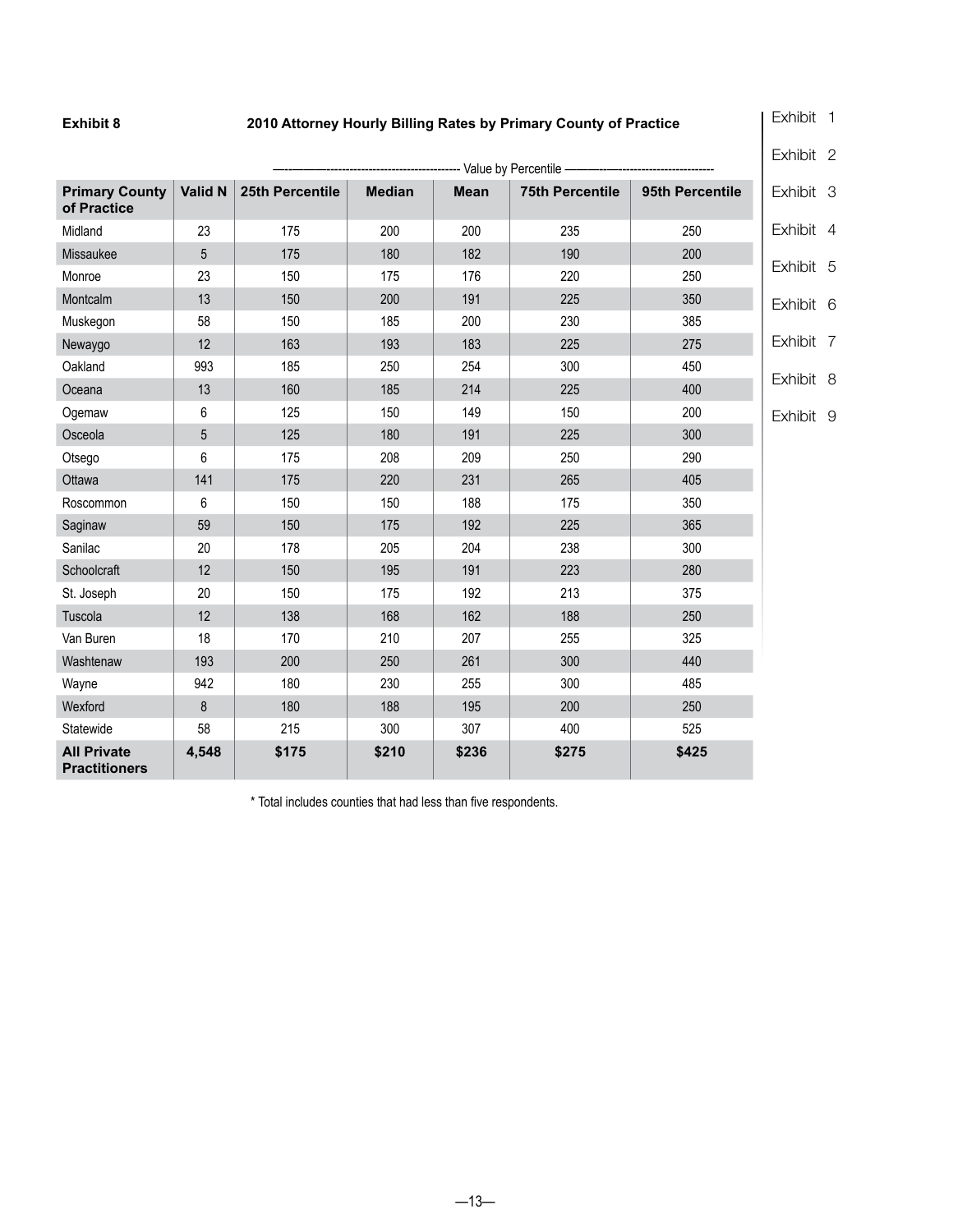<span id="page-13-0"></span>[Exhibit 1](#page-4-0) 

### **Exhibit 9 2010 Attorney Hourly Billing Rates by Primary Circuit of Practice**

[Exhibit 2](#page-5-0)

- [Exhibit 3](#page-6-0)
- [Exhibit 4](#page-6-0)
- [Exhibit 5](#page-7-0)
- 
- [Exhibit 6](#page-8-0)
- [Exhibit 7](#page-9-0)
- [Exhibit 8](#page-11-0)
- 
- Exhibit 9

|                                               |                |                 |               | ------------------ Value by Percentile - |                        |                 |
|-----------------------------------------------|----------------|-----------------|---------------|------------------------------------------|------------------------|-----------------|
| <b>Circuit</b>                                | <b>Valid N</b> | 25th Percentile | <b>Median</b> | <b>Mean</b>                              | <b>75th Percentile</b> | 95th Percentile |
| 2 Berrien                                     | 31             | \$150           | \$200         | \$211                                    | \$250                  | \$325           |
| 3 Wayne                                       | 942            | 180             | 230           | 255                                      | 300                    | 485             |
| 4 Jackson                                     | 57             | 150             | 200           | 222                                      | 250                    | 350             |
| 5 Barry                                       | 13             | 200             | 220           | 212                                      | 240                    | 300             |
| 6 Oakland                                     | 993            | 185             | 250           | 254                                      | 300                    | 450             |
| 7 Genesee                                     | 138            | 150             | 200           | 213                                      | 250                    | 400             |
| 8 Ionia, Montcalm                             | 23             | 150             | 185           | 184                                      | 225                    | 275             |
| 9 Kalamazoo                                   | 77             | 150             | 220           | 223                                      | 280                    | 365             |
| 10 Saginaw                                    | 59             | 150             | 175           | 192                                      | 225                    | 365             |
| 11 Alger, Luce,<br>Mackinac, School-<br>craft | 16             | 150             | 195           | 194                                      | 238                    | 280             |
| 12 Baraga, Hough-<br>ton, Keeweenaw           | 11             | 55              | 150           | 117                                      | 150                    | 200             |
| 13 Antrim, Grand<br>Traverse, Leelanau        | 117            | 175             | 200           | 199                                      | 225                    | 300             |
| 14 Muskegon                                   | 58             | 150             | 185           | 200                                      | 230                    | 385             |
| 15 Branch                                     | 12             | 150             | 195           | 189                                      | 213                    | 240             |
| 16 Macomb                                     | 457            | 175             | 225           | 235                                      | 275                    | 400             |
| 17 Kent                                       | 259            | 180             | 240           | 251                                      | 300                    | 420             |
| 18 Bay                                        | 47             | 150             | 180           | 184                                      | 200                    | 275             |
| 19 Benzie, Manistee                           | 23             | 160             | 185           | 175                                      | 210                    | 225             |
| 20 Ottawa                                     | 141            | 175             | 220           | 231                                      | 265                    | 405             |
| 21 Isabella                                   | 14             | 150             | 188           | 180                                      | 210                    | 275             |
| 22 Washtenaw                                  | 193            | 200             | 250           | 261                                      | 300                    | 440             |
| 23 Alcona, Arenac,<br>losco, Oscoda           | 21             | 150             | 175           | 194                                      | 200                    | 300             |
| 24 Sanilac                                    | 20             | 178             | 205           | 204                                      | 238                    | 300             |
| 25 Marquette                                  | 17             | 150             | 175           | 180                                      | 200                    | 390             |
| 26 Alpena, Montmo-<br>rency                   | 10             | 150             | 160           | 174                                      | 200                    | 250             |
| 27 Newaygo,<br>Oceana                         | 25             | 160             | 185           | 199                                      | 225                    | 300             |
| 28 Missaukee,<br>Wexford                      | 13             | 180             | 185           | 190                                      | 200                    | 250             |
| 29 Clinton, Gratiot                           | 47             | 150             | 195           | 210                                      | 250                    | 350             |
| 30 Ingham                                     | 161            | 175             | 200           | 231                                      | 265                    | 425             |
| 32 Gogebic, Onto-<br>nagon                    | $\sqrt{5}$     | 90              | 100           | 82                                       | 100                    | 100             |
| 33 Charlevoix                                 | 7              | 200             | 200           | 211                                      | 225                    | 275             |
| 34 Ogemaw,<br>Roscommon                       | 12             | 150             | 150           | 168                                      | 163                    | 350             |
| 36 Van Buren                                  | 18             | 170             | 210           | 207                                      | 255                    | 325             |
| 37 Calhoun                                    | 43             | 150             | 200           | 188                                      | 230                    | 300             |
| 38 Monroe                                     | 23             | 150             | 175           | 176                                      | 220                    | 250             |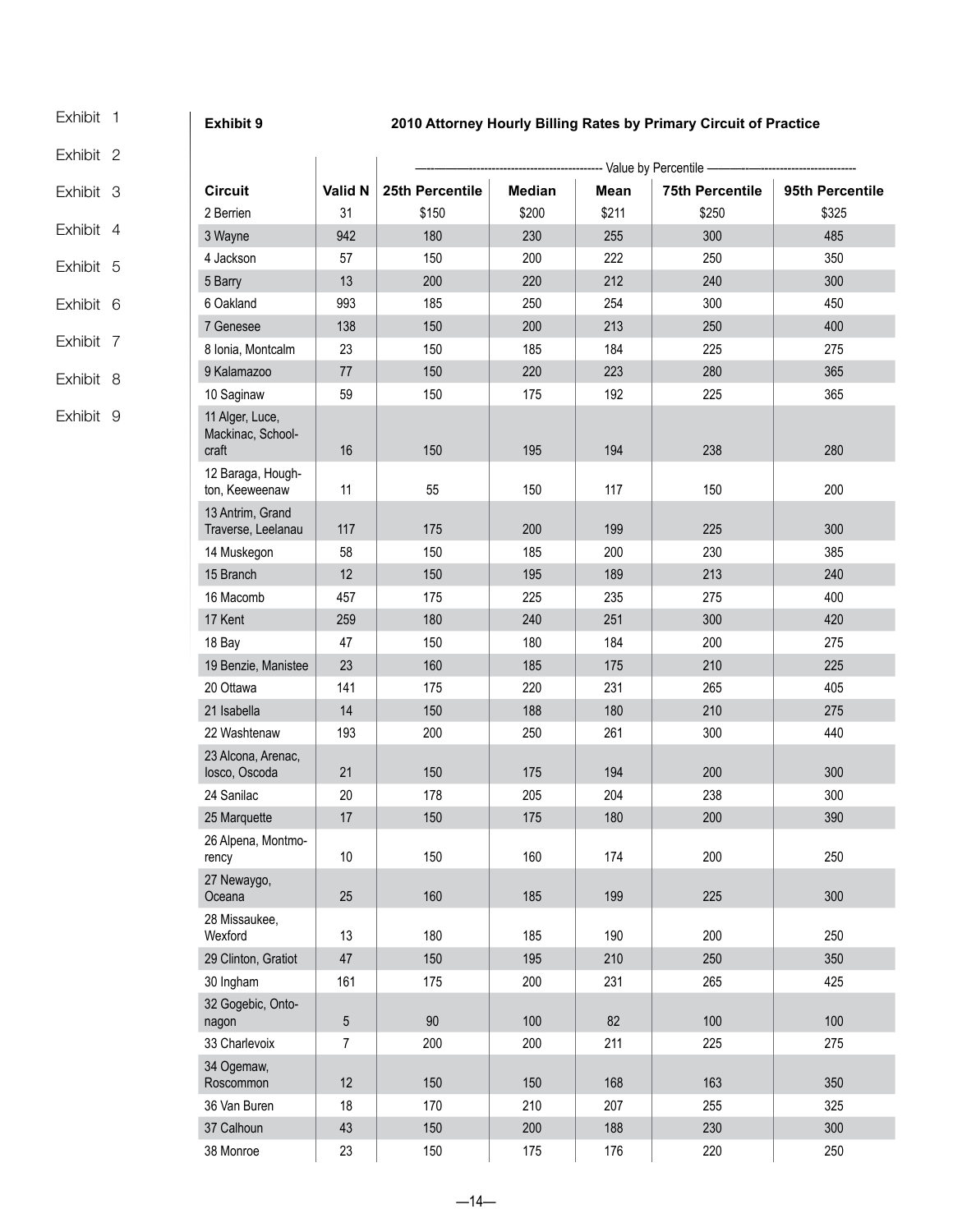### **Exhibit 9 2010 Attorney Hourly Billing Rates by Primary Circuit of Practice**

[Exhibit 1](#page-4-0) 

|                                  |                |                 |               |             |                        |                 | Exhibit 2              |
|----------------------------------|----------------|-----------------|---------------|-------------|------------------------|-----------------|------------------------|
|                                  |                |                 |               |             | Value by Percentile -  |                 |                        |
| <b>Circuit</b>                   | Valid N        | 25th Percentile | <b>Median</b> | <b>Mean</b> | <b>75th Percentile</b> | 95th Percentile | Exhibit 3              |
| 39 Lenawee                       | 13             | 175             | 200           | 213         | 250                    | 400             |                        |
| 40 Lapeer                        | 33             | 150             | 195           | 204         | 250                    | 350             | Exhibit 4              |
| 41 Dickinson, Iron,<br>Menominee | 14             | 125             | 150           | 166         | 175                    | 350             | Exhibit 5              |
| 42 Midland                       | 23             | 175             | 200           | 200         | 235                    | 250             | Exhibit 6              |
| 43 Cass                          | $6\phantom{1}$ | 180             | 200           | 192         | 220                    | 225             |                        |
| 44 Livingston                    | 75             | 150             | 200           | 209         | 250                    | 350             | Exhibit 7              |
| 45 St. Joseph                    | 20             | 150             | 175           | 192         | 213                    | 375             |                        |
| 46 Crawford,<br>Kalkaska, Otsego | 6              | 120             | 175           | 158         | 200                    | 225             | Exhibit 8<br>Exhibit 9 |
| 47 Delta                         | 9              | 150             | 175           | 173         | 185                    | 225             |                        |
| 48 Allegan                       | 35             | 180             | 200           | 231         | 250                    | 420             |                        |
| 50 Chippewa                      | $6\phantom{1}$ | 150             | 155           | 148         | 175                    | 200             |                        |
| 51 Lake, Mason                   | 14             | 160             | 193           | 194         | 225                    | 310             |                        |
| 52 Huron                         | $6\phantom{1}$ | 175             | 178           | 198         | 185                    | 295             |                        |
| 53 Cheboygan,<br>Presque Isle    | $\overline{7}$ | 150             | 200           | 186         | 200                    | 205             |                        |
| 54 Tuscola                       | 12             | 138             | 168           | 162         | 188                    | 250             |                        |
| 55 Clare, Gladwin                | 15             | 150             | 180           | 193         | 250                    | 327             |                        |
| 56 Eaton                         | 69             | 150             | 200           | 213         | 250                    | 375             |                        |
| 57 Emmet                         | 13             | 180             | 200           | 215         | 270                    | 350             |                        |
| 84 Statewide<br>Practice         | 58             | 215             | 300           | 307         | 400                    | 525             |                        |
| <b>Total</b>                     | 4,548          | \$175           | \$210         | \$236       | \$275                  | \$425           |                        |

\* Total includes counties that had less than five respondents.

 $-15-$